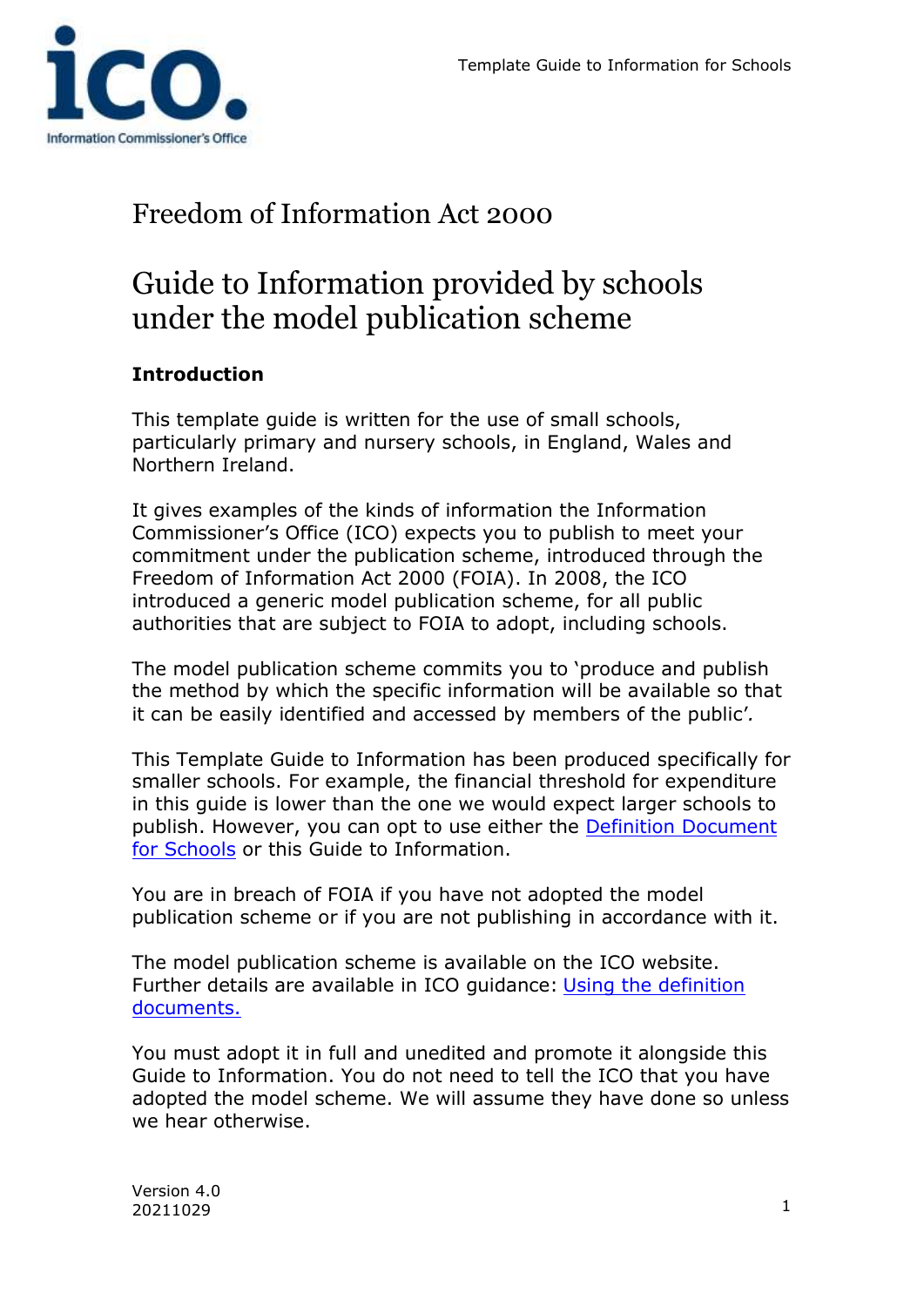### **Information included in the Guide to Information**

The template lists the information the ICO thinks you are likely to hold and should make available within each class of information. When completed this will provide a list of all the information you will routinely make available, explain how it can be accessed and whether or not a charge will be made for it.

You must:

- Complete the relevant columns in the template Guide to Information;
- State how an applicant can obtain the specific information and if there is a cost involved;
- Ensure the public can access the completed Guide and the information listed in it;

The ICO expects you to make the information in the Guide available unless:

- you do not hold the information;
- the information is exempt under one of the FOIA exemptions or Environmental Information Regulations 2004 exceptions, or its release is prohibited under another statute (eg UK GDPR);
- the information is readily and publicly available from an external website; such information may have been provided either by you or on your behalf. You must provide a direct link to that information;
- the information is archived, out of date or otherwise inaccessible; or
- it would be impractical or resource-intensive to prepare the material for routine release.

If the information is only held by another public authority, you should provide details of where to obtain it.

This guidance is not meant to give an exhaustive or definitive list of everything that should be covered by a publication scheme. The legal commitment is to the model publication scheme, and you should look to provide as much information as possible on a routine basis, which must include all information that is required by statute or by your funding agreement or equivalent.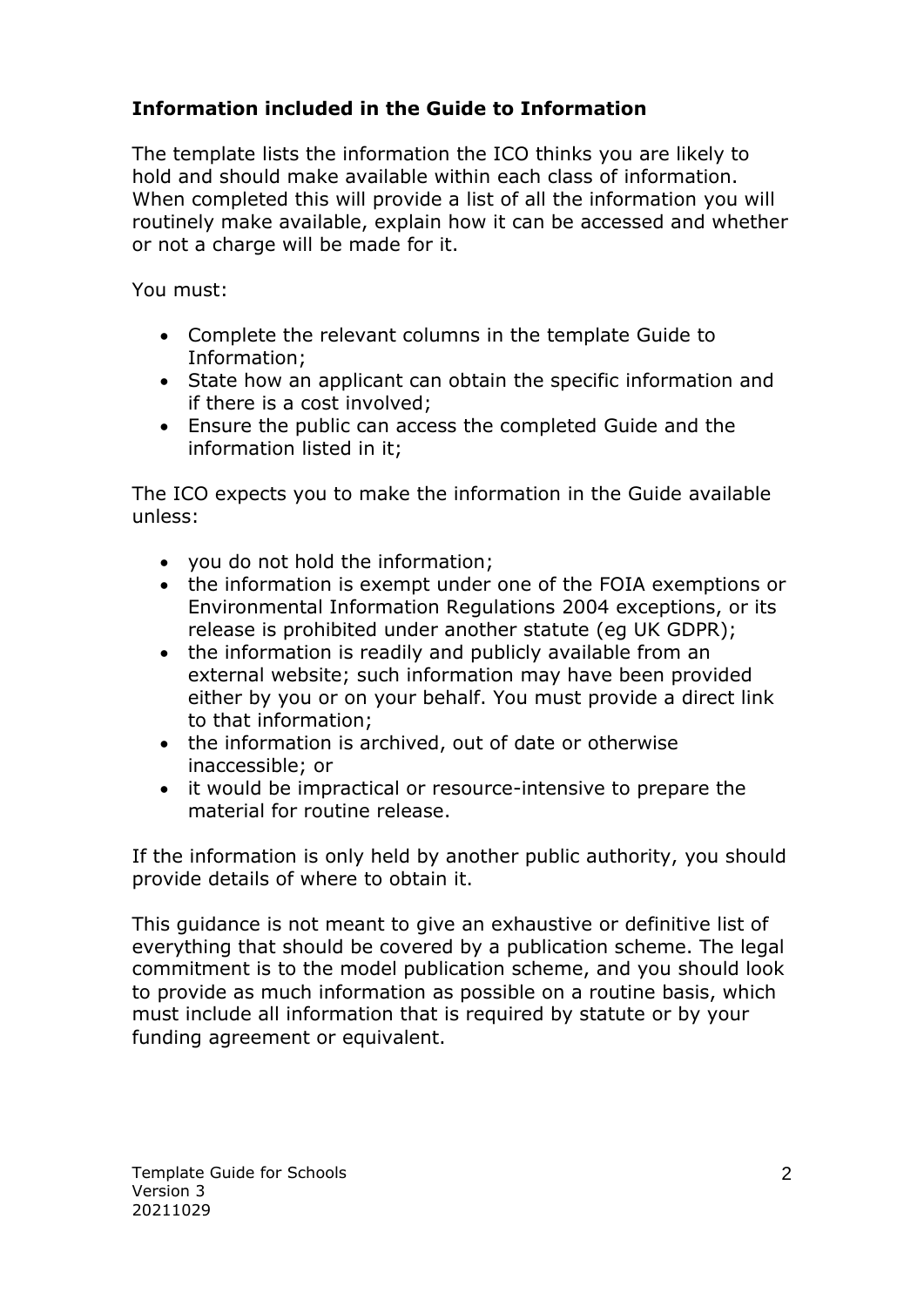#### **Publishing datasets for re-use**

The provisions on datasets may not be relevant to all small schools. However, you need to be aware of them and must comply with them when appropriate.

As a public authority, you must publish under your publication scheme any dataset you hold that has been requested. You must also publish any updated versions of the dataset, unless you are satisfied that it is not appropriate to do so. So far as reasonably practicable, you must publish the dataset information in an electronic form that is capable of being re-used.

If the dataset or any part of it is a relevant copyright work and you are the only owner, you must make it available for re-use under the terms of a specified licence. Datasets in which the Crown owns the copyright or the database rights are not relevant copyright works.

The [2018 section 45 Code of Practice](https://assets.publishing.service.gov.uk/government/uploads/system/uploads/attachment_data/file/744071/CoP_FOI_Code_of_Practice_-_Minor_Amendments_20180926_.pdf) recommends that public authorities make datasets available for re-use under the [Open](http://www.nationalarchives.gov.uk/doc/open-government-licence/version/2/)  [Government Licence.](http://www.nationalarchives.gov.uk/doc/open-government-licence/version/2/)

The term 'dataset' is defined in section 11(5) of FOIA. The terms 'relevant copyright work' and 'specified licence' are defined in section 19(8) of FOIA. The ICO has published quidance on Datasets (section [11, 19 & 45\).](http://www.ico.org.uk/for_organisations/guidance_index/~/media/documents/library/Freedom_of_Information/Detailed_specialist_guides/datasets-foi-guidance.pdf) This explains what is meant by "not appropriate" and "capable of re-use".

#### **Fees and charging**

Information available through your publication scheme should be readily available at a low or at no cost to the public. If you charge for this information, we expect the charges to be justifiable, clear and kept to a minimum.

You can charge for activities such as printing, photocopying and postage as well as information that you are legally authorised to charge for. You must inform anyone requesting information of any charge before you provide it. You may ask for payment before providing the information. Guidance on the ICO website provides more details about [charging for information in a publication scheme.](https://ico.org.uk/for-organisations/guide-to-freedom-of-information/charging-for-information-in-a-publication-scheme/)

If you charge a fee for licensing the re-use of datasets, you should state in your Guide to Information how this is calculated and whether the charge is made under the Re-use Fees Regulations or under other legislation. You cannot charge a re-use fee if you make the datasets available for re-use under the [Open Government Licence.](http://www.nationalarchives.gov.uk/doc/open-government-licence/version/2/)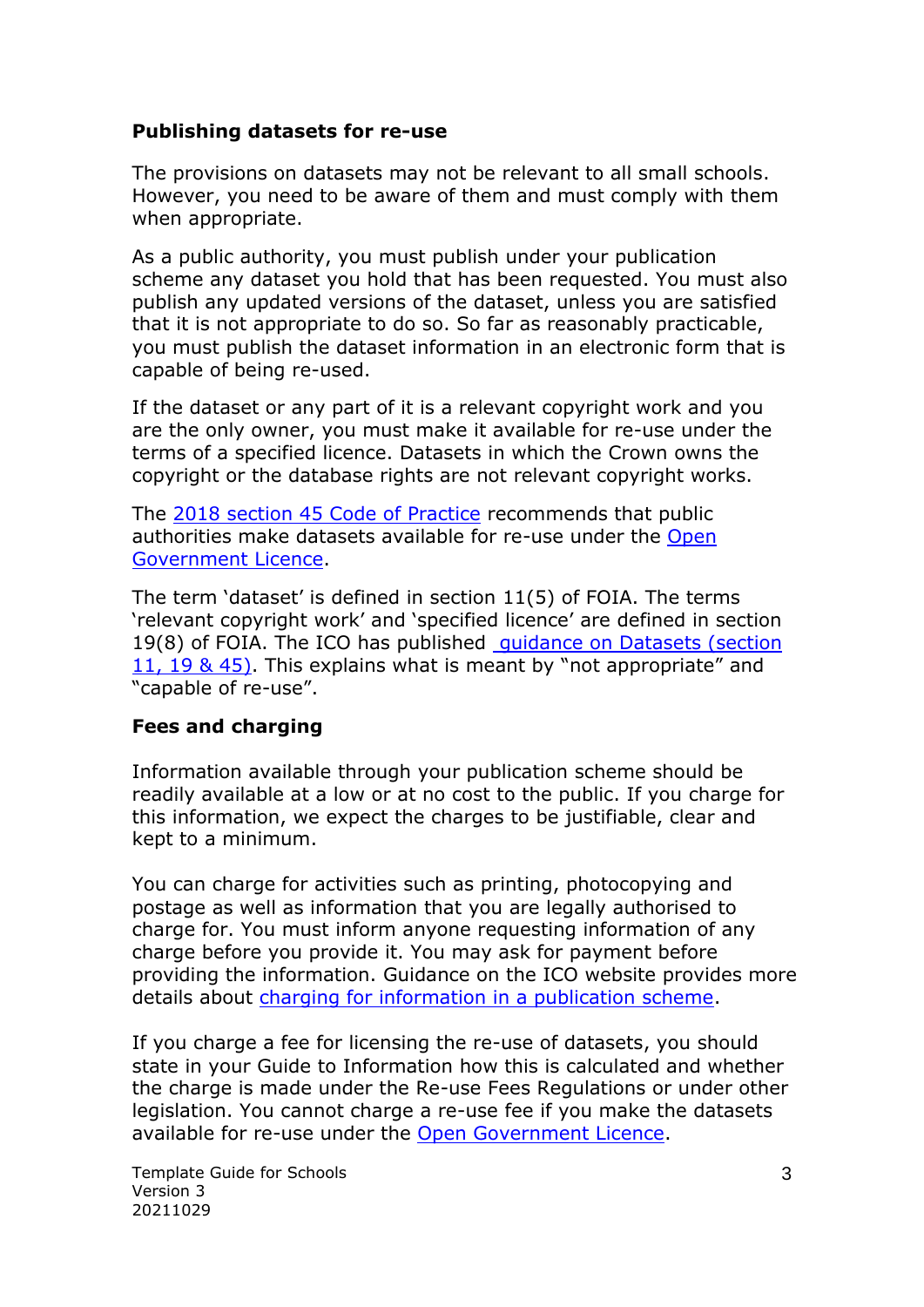The actual charges should be entered in the column on the Guide to Information. A schedule of charges is attached to the template guide, and you should use this to set out the basis on which you are making the charges.

### **Model publication scheme**

The table below identifies the specific information the ICO expects you to publish under each of the seven classes of information set out in the [model publication scheme.](https://ico.org.uk/for-organisations/guide-to-freedom-of-information/publication-scheme/)

## Information available from **(***insert name of School/Academy – delete as appropriate)* under the model publication scheme

This template guide covers only information we currently hold. If we do not hold some of the information listed below, we will mark it as 'not held' in the table.

| <b>Information to be</b><br>published                                                                                                                       | How you can obtain<br>the information | Cost |
|-------------------------------------------------------------------------------------------------------------------------------------------------------------|---------------------------------------|------|
| Class 1 - Who we are<br>and what we do                                                                                                                      | (hard copy and/or<br>website)         |      |
| Information about us; our<br>structures, locations and<br>contacts<br>Current information only                                                              |                                       |      |
| Contact details for the<br>practice, postal and email<br>address (if used). Where<br>possible, named contacts<br>with telephone number and<br>email address |                                       |      |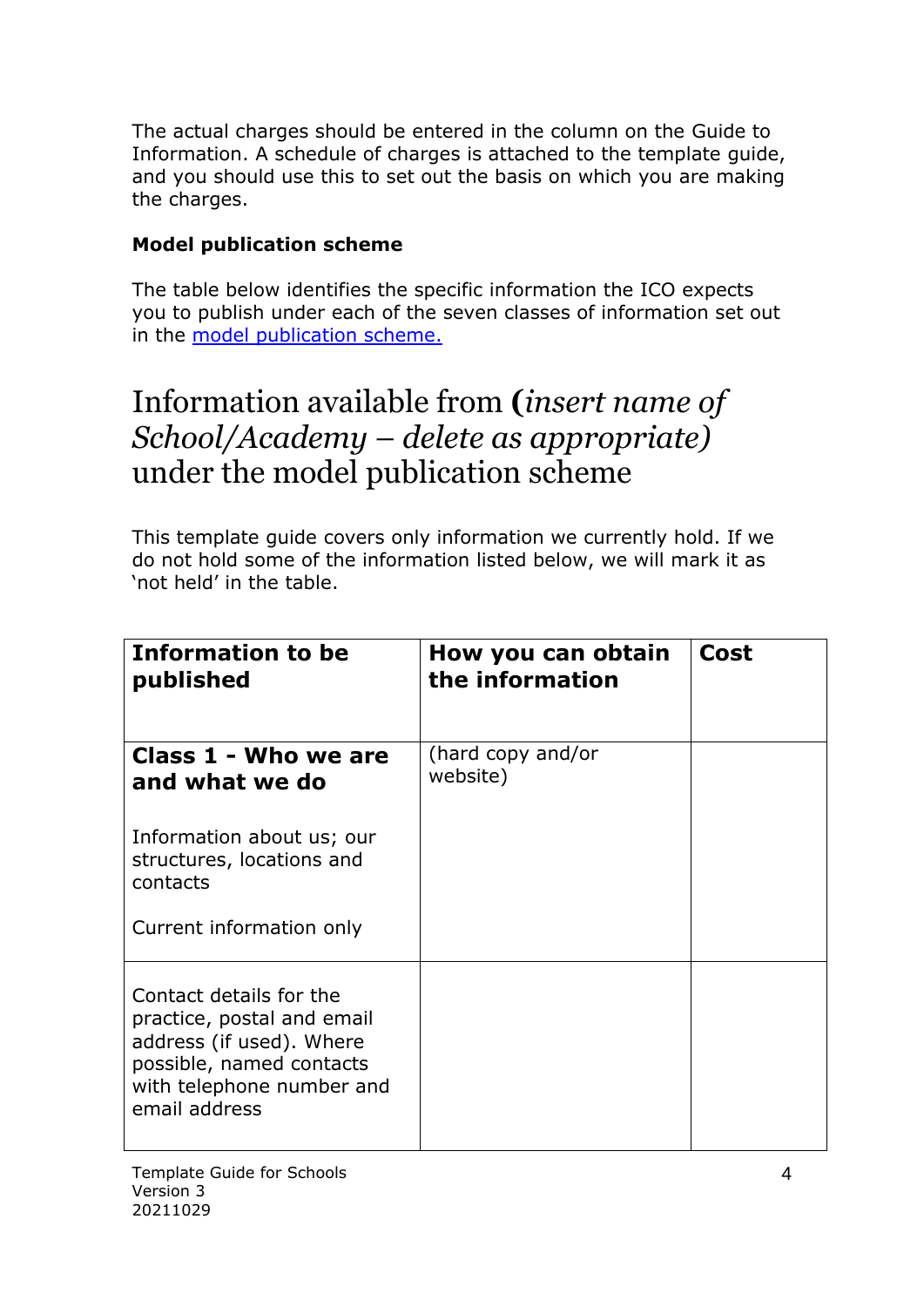| Head teacher's contact<br>details                                                                                               |                               |  |
|---------------------------------------------------------------------------------------------------------------------------------|-------------------------------|--|
| Who's who in the<br>school/academy                                                                                              |                               |  |
| Who's who on the governing<br>body / board of governors<br>and selection criteria for<br>appointment                            |                               |  |
| Governing body's contact<br>details                                                                                             |                               |  |
| For academies: Trustees'<br>contact details                                                                                     |                               |  |
| For academies: Trustee<br>who's who                                                                                             |                               |  |
| Instrument of Government /<br><b>Articles of Association</b>                                                                    |                               |  |
| School/academy prospectus                                                                                                       |                               |  |
| School/Academy session<br>times and term dates                                                                                  |                               |  |
| Class $2 -$ What we<br>spend and how we<br>spend it                                                                             | (hard copy and/or<br>website) |  |
| Financial information about<br>projected and actual income<br>and expenditure,<br>procurement, contracts and<br>financial audit |                               |  |
| Current and previous<br>financial year as a minimum                                                                             |                               |  |
| Annual budget and financial<br>statements                                                                                       |                               |  |
| For academies: Annual<br>accounts                                                                                               |                               |  |
| Capital funding                                                                                                                 |                               |  |
| <b>Financial Audits reports</b>                                                                                                 |                               |  |
| Details of expenditure items<br>over £2000 (published at<br>least annually, where                                               |                               |  |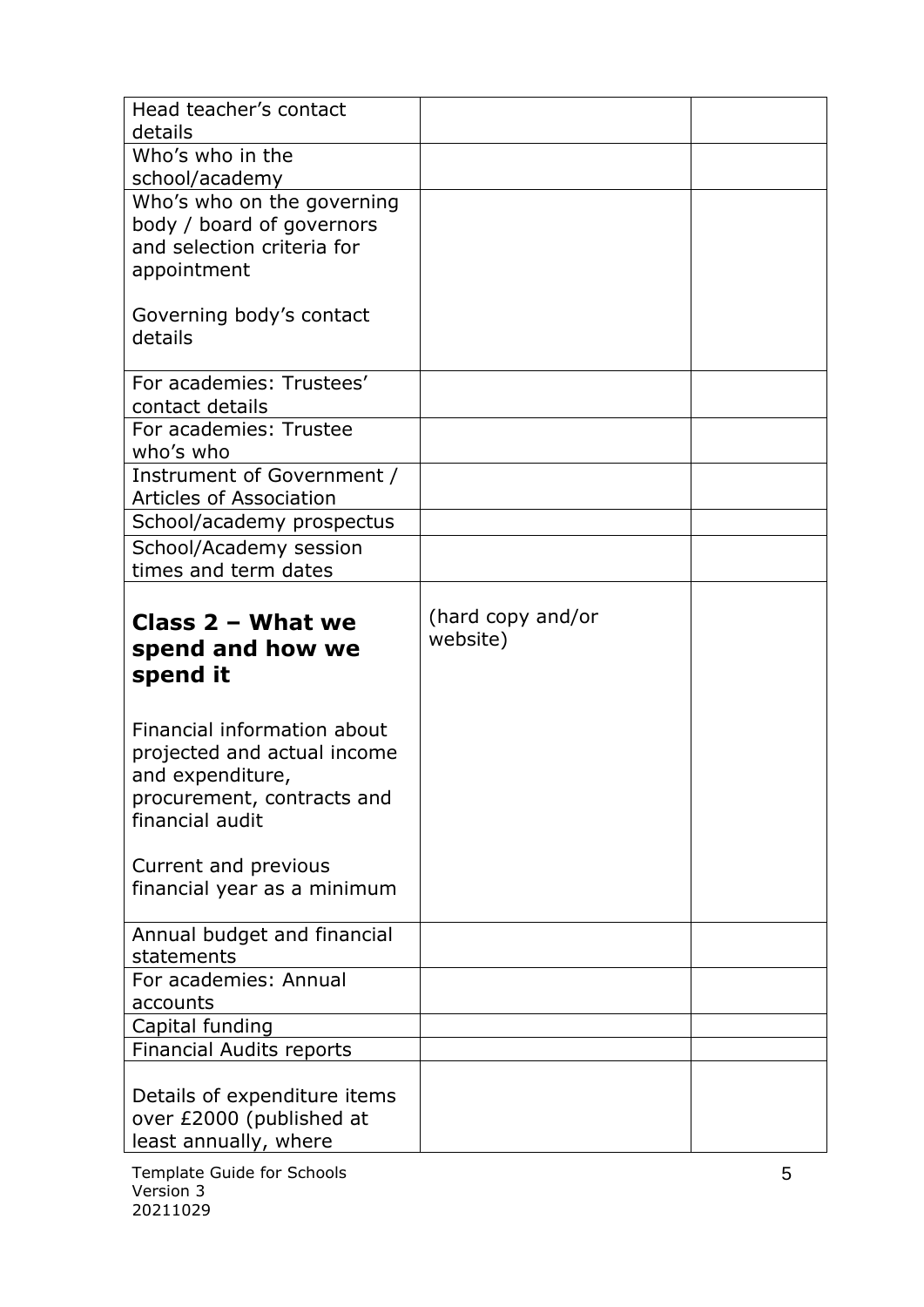| practical, at a more frequent<br>quarterly or six-monthly<br>interval)                                                                      |                        |  |
|---------------------------------------------------------------------------------------------------------------------------------------------|------------------------|--|
| Staff pay $-$ details of senior<br>staff salaries in bands of £<br>5,000. For all other<br>posts, identify levels of pay<br>by salary range |                        |  |
| Staff allowances and<br>expenses that can be<br>incurred or claimed, with<br>totals paid to individual<br>senior staff members              |                        |  |
| For academies: Trustees'<br>allowances that can be<br>incurred or claimed, and a<br>record of total payments<br>made to individual trustees |                        |  |
| Governors' allowances that<br>can be incurred or claimed,<br>and a record of total<br>payments made to individual<br>governors              |                        |  |
| Procurement and contracts<br>we have entered into                                                                                           |                        |  |
| Details of any premiums we<br>receive such as Pupil<br>premium.                                                                             |                        |  |
| Class 3 - What our<br>priorities are and how<br>we are doing<br>Strategies and plans,                                                       | (hard copy or website) |  |
| performance indicators,                                                                                                                     |                        |  |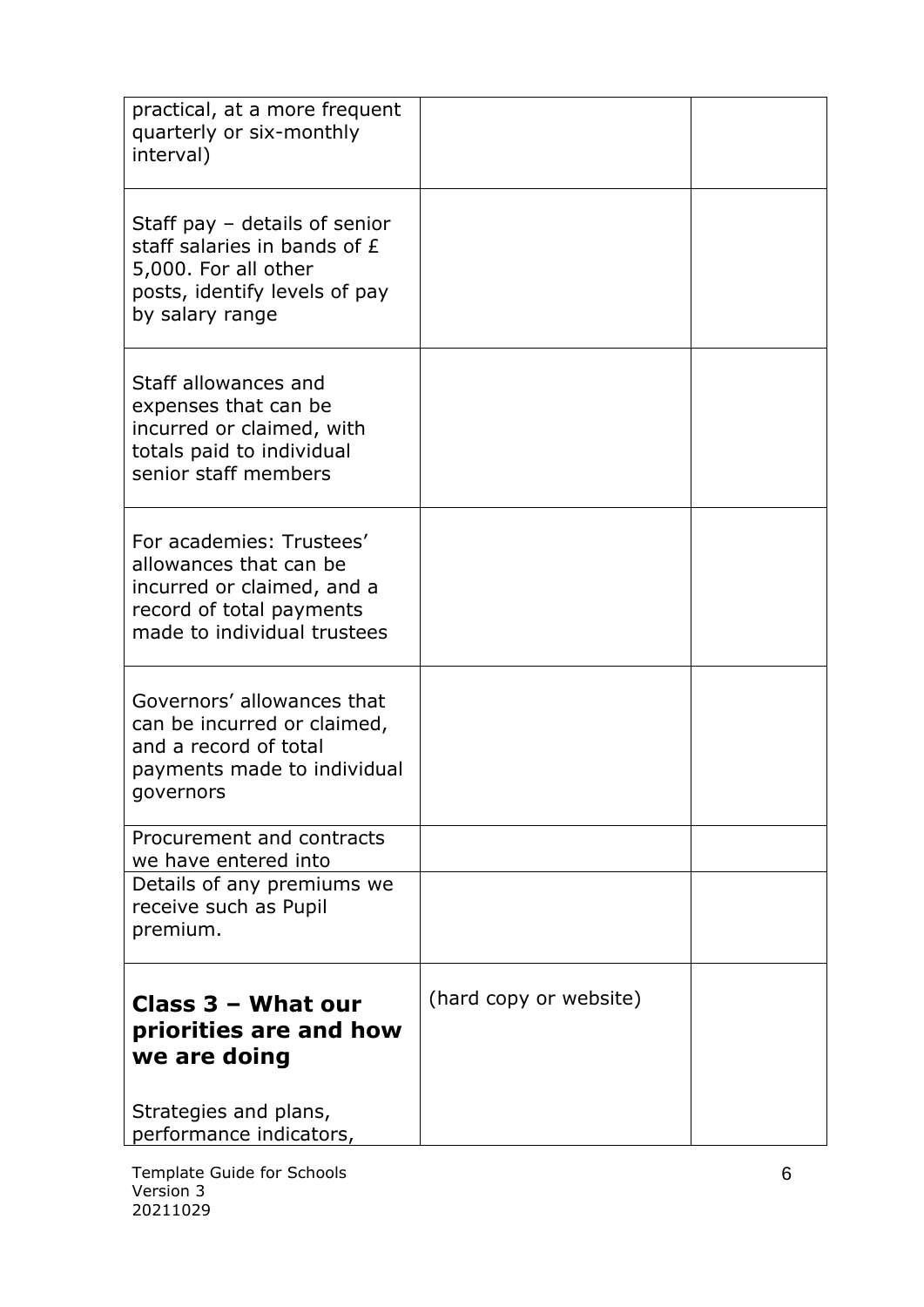| audits, inspections and<br>reviews                                                                                                                                                              |  |
|-------------------------------------------------------------------------------------------------------------------------------------------------------------------------------------------------|--|
| Current information as a<br>minimum                                                                                                                                                             |  |
| <b>Annual Report</b>                                                                                                                                                                            |  |
| Latest reports from<br>regulators (Ofsted / Estyn /<br><b>Education and Training</b><br>Inspectorate) (delete as<br>appropriate)<br>- Summary<br>- Full report<br>- Post-inspection action plan |  |
| Exam and assessment results                                                                                                                                                                     |  |
| Performance tables<br>Careers programme<br>information                                                                                                                                          |  |
| The school's/academy's<br>future plans. Eg. proposals<br>for and any consultation on<br>the future of our<br>school/academy, such as a<br>change in status.                                     |  |
| School profile and<br>performance data supplied to<br>the English or Welsh<br>Government or to the<br>Northern Ireland Executive<br>(or a direct link to the data)                              |  |
| Data Protection impact<br>assessments (in full or<br>summary format) or any<br>other impact assessment (eg<br>Health & Safety Impact<br>Assessment, Equality Impact                             |  |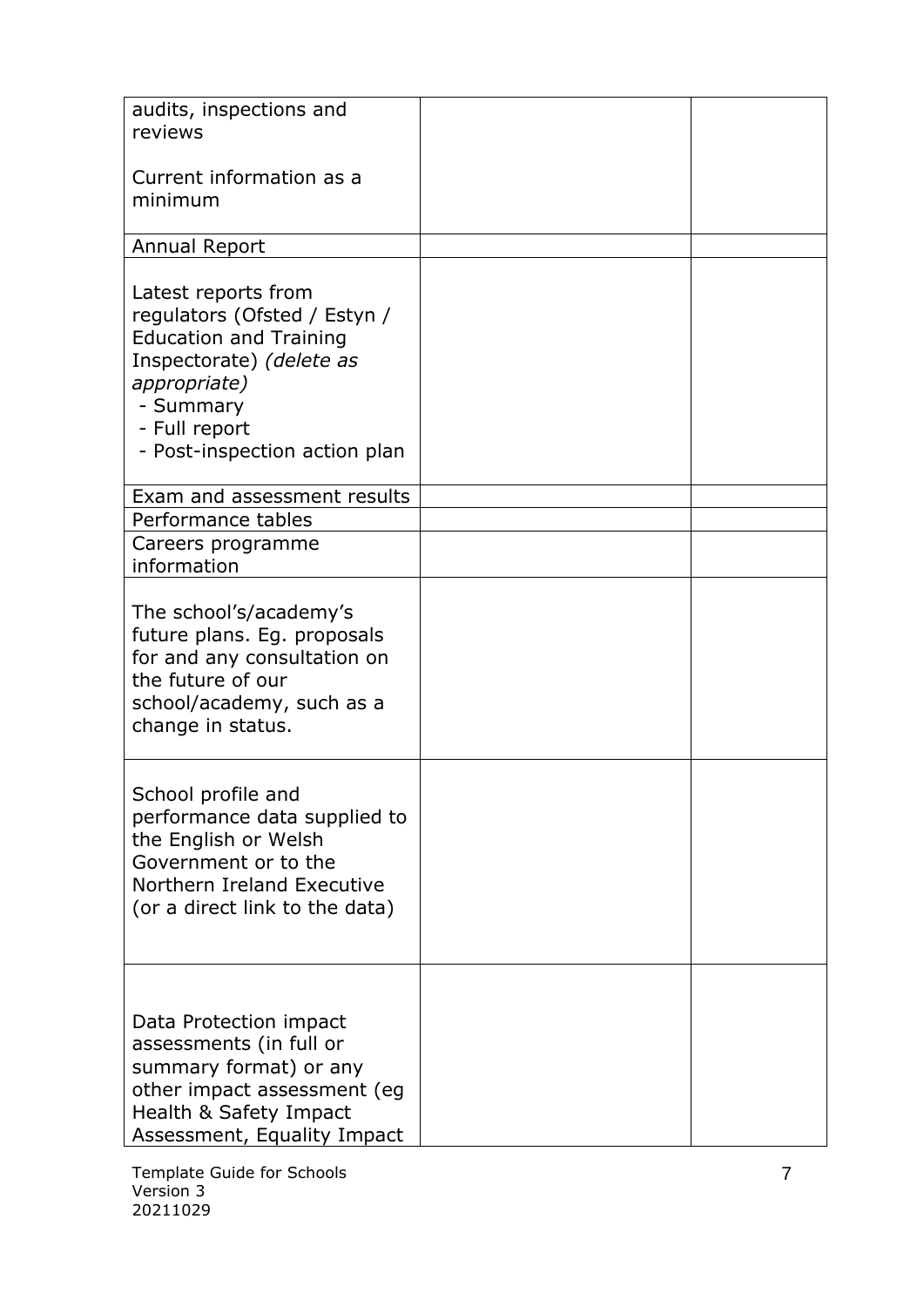| Assessments etc), as<br>appropriate and relevant                                                                                                                                                    |                        |  |
|-----------------------------------------------------------------------------------------------------------------------------------------------------------------------------------------------------|------------------------|--|
| Class 4 - How we<br>make decisions<br>Decision making processes                                                                                                                                     | (hard copy or website) |  |
| and records of decisions<br>Current and previous three<br>years as a minimum                                                                                                                        |                        |  |
| Admissions policy and, where<br>applicable, admission<br>decisions (eg application<br>numbers/patterns of<br>successful applicants,<br>including criteria on which<br>applications were successful) |                        |  |
| Agendas and minutes of<br>meetings of the governing<br>body and its committees,<br>unless an exemption applies<br>to the information or parts of<br>it.                                             |                        |  |
| Class 5 - Our policies<br>and procedures                                                                                                                                                            | (hard copy or website) |  |
| Current written protocols,<br>policies and procedures for<br>delivering our services and<br>responsibilities<br>Current information only                                                            |                        |  |
| School policies and other<br>documents, such as<br>behaviour policy, anti-                                                                                                                          |                        |  |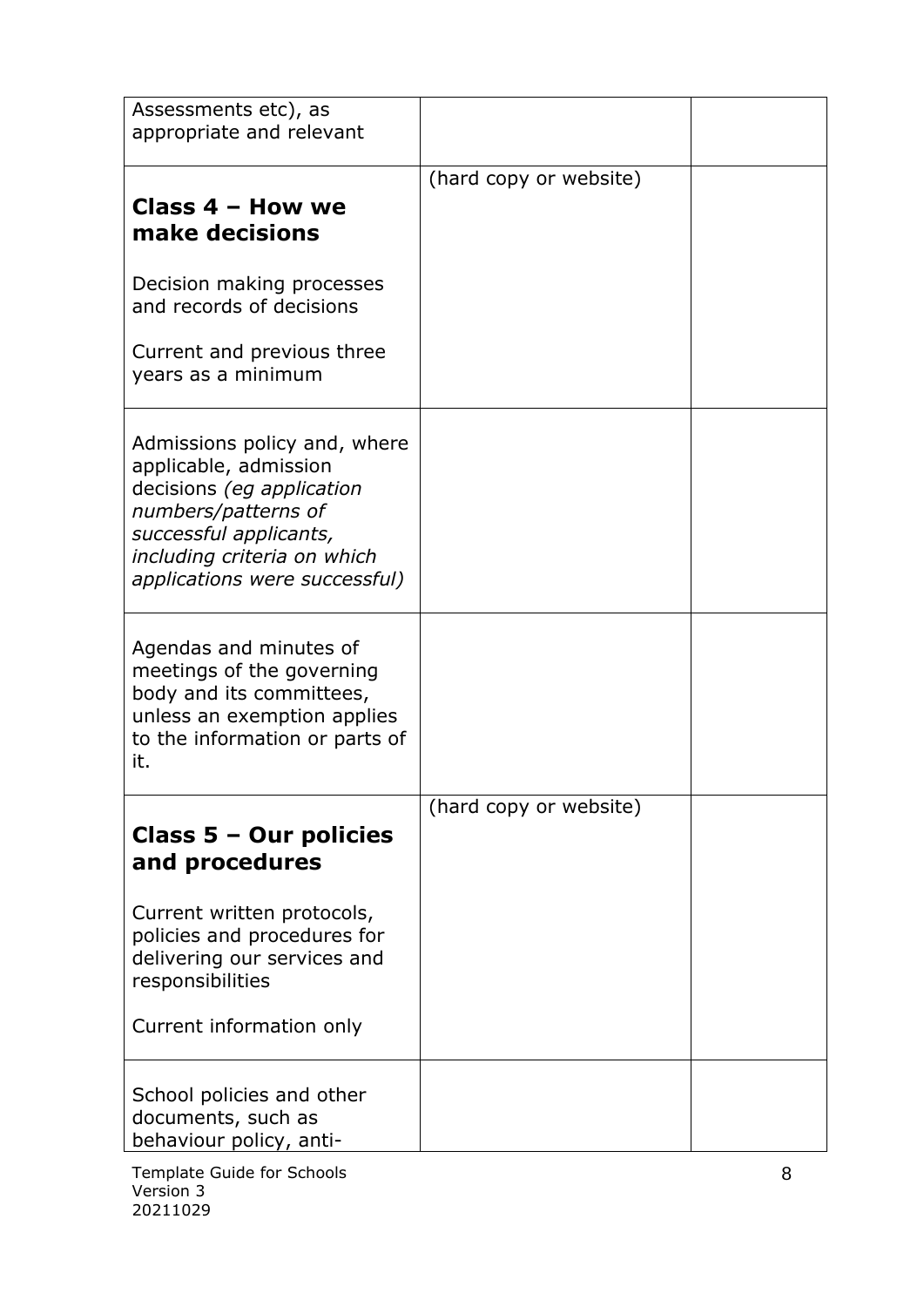| bullying policy, eSafety,<br>values and ethos etc.                                                                                                                       |  |
|--------------------------------------------------------------------------------------------------------------------------------------------------------------------------|--|
| Safeguarding and child<br>protection, including<br>protecting children's personal<br>data                                                                                |  |
| Equality and Diversity<br>(For Northern Ireland,<br>equality scheme / statement<br>in accordance with the<br>Northern Ireland Act 1998)                                  |  |
| Policies and procedures<br>relating to recruitment and<br>human resources                                                                                                |  |
| Special educational needs                                                                                                                                                |  |
| Customer service and<br>Complaints policies and<br>procedures (including those<br>covering handling requests<br>for information and operating<br>the publication scheme) |  |
| Pay Policy                                                                                                                                                               |  |
| Records management<br>(Information security policies<br>Records retention,<br>destruction and archive<br>policies)                                                       |  |
| Data protection (including<br>information sharing and<br>CCTV usage policies)                                                                                            |  |
| Charging regimes and<br>policies                                                                                                                                         |  |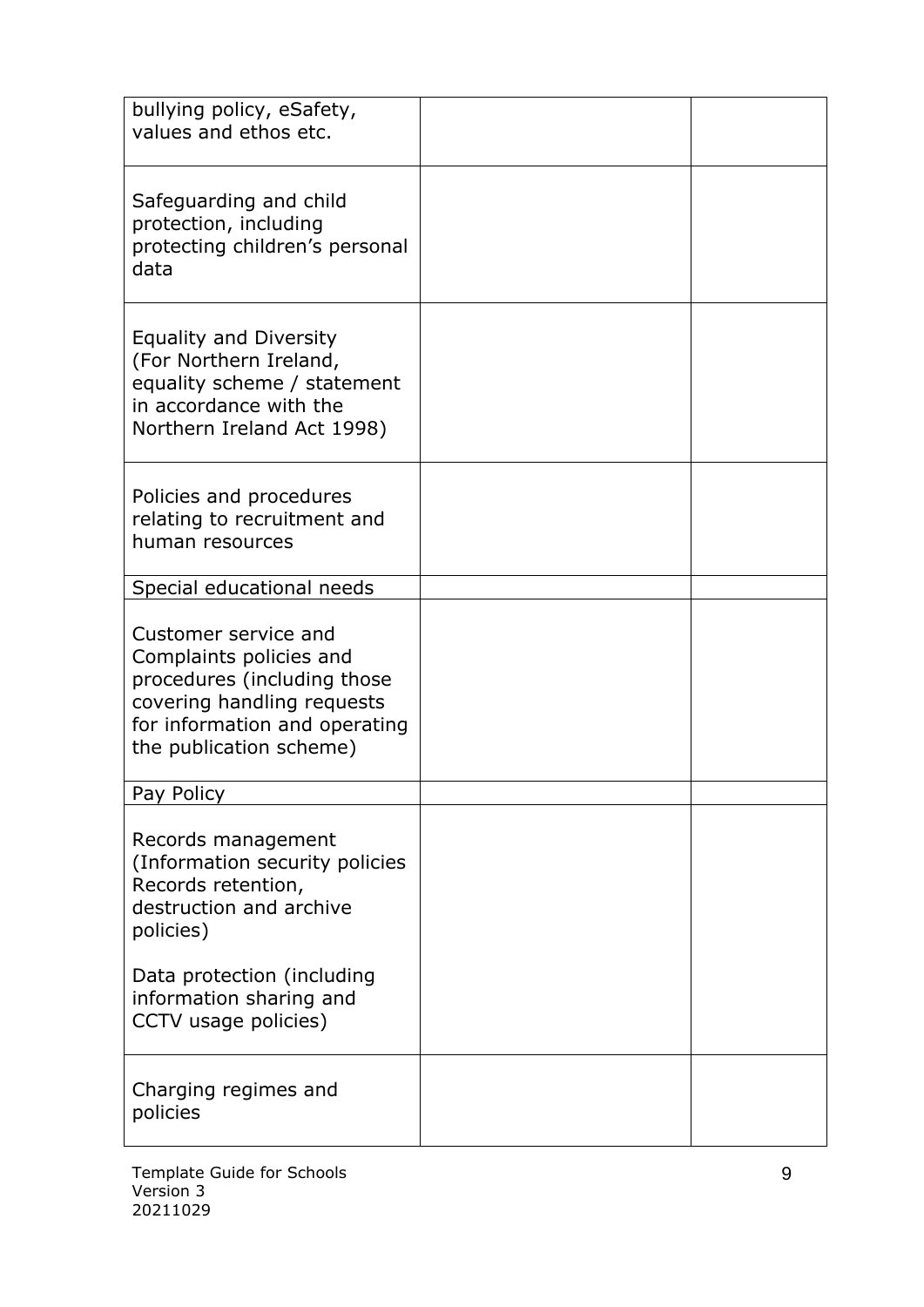| (Wales only)<br>Welsh Language Standards,<br>ie how we comply with the<br>requirements of the Welsh<br>Language Act 1993 and/or<br>the Welsh Language Measure<br>(Wales) 2011 |                                                                                       |  |
|-------------------------------------------------------------------------------------------------------------------------------------------------------------------------------|---------------------------------------------------------------------------------------|--|
| Class $6$ – Lists and<br><b>Registers</b><br>Currently maintained lists<br>and registers only (this does<br>not include the attendance<br>register)                           | (hard copy or website;<br>some information may<br>only be available by<br>inspection) |  |
| Curriculum circulars and<br>statutory instruments                                                                                                                             |                                                                                       |  |
| <b>CCTV</b><br>Details of the locations of any<br>overt CCTV surveillance<br>cameras operated by us or<br>on our behalf                                                       |                                                                                       |  |
| Disclosure logs, ie<br>information provided in<br>response to FOIA/EIR<br>requests                                                                                            |                                                                                       |  |
| Asset register and<br><b>Information Asset register</b>                                                                                                                       |                                                                                       |  |
| Any information we are<br>currently legally required to<br>hold in publicly available<br>registers                                                                            |                                                                                       |  |
| <b>Class 7 - The services</b>                                                                                                                                                 | (hard copy or website;<br>some information may<br>only be available by                |  |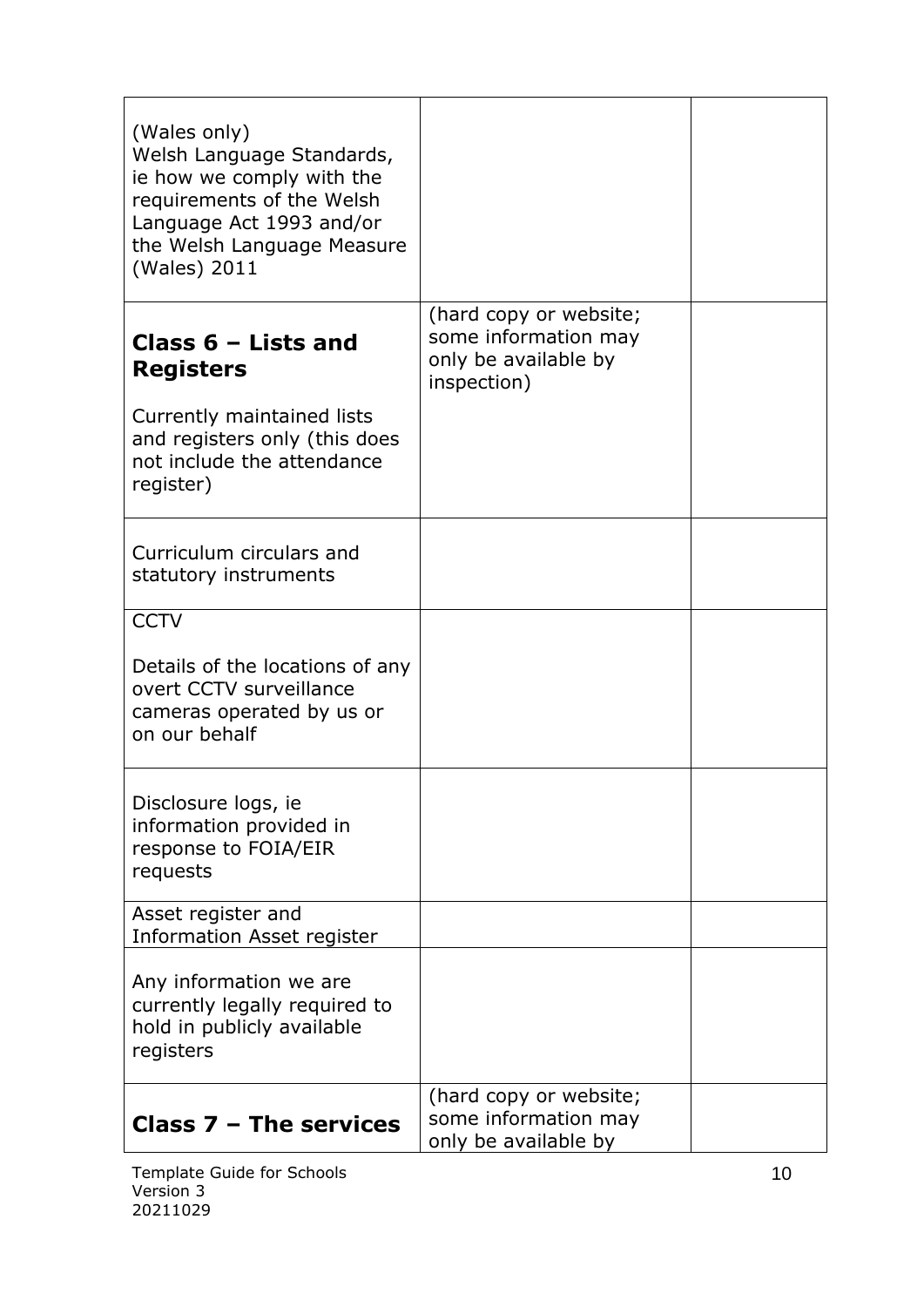| we offer                                                                                                                                 | inspection) |  |
|------------------------------------------------------------------------------------------------------------------------------------------|-------------|--|
| Information about the<br>services we offer, including<br>leaflets, guidance and<br>newsletters produced for the<br>public and businesses |             |  |
| Current information only                                                                                                                 |             |  |
| Extra-curricular activities                                                                                                              |             |  |
| Out of school/academy clubs                                                                                                              |             |  |
| Services for which we are<br>entitled to recover a fee,<br>together with those fees                                                      |             |  |
| Requests for paper copies of<br>information                                                                                              |             |  |
| Our publications, leaflets,<br>books and newsletters                                                                                     |             |  |
| <b>Additional Information</b>                                                                                                            |             |  |
| Any information that is not<br>itemised in the lists above                                                                               |             |  |

## **Schedule of charges**

This describes how the charges have been arrived at and should be published as part of the guide.

| <b>TYPE OF CHARGE</b>                       | <b>DESCRIPTION</b> | <b>BASIS OF CHARGE</b> |
|---------------------------------------------|--------------------|------------------------|
| <b>Disbursement cost</b>   Photocopying @ p |                    | Actual cost *          |